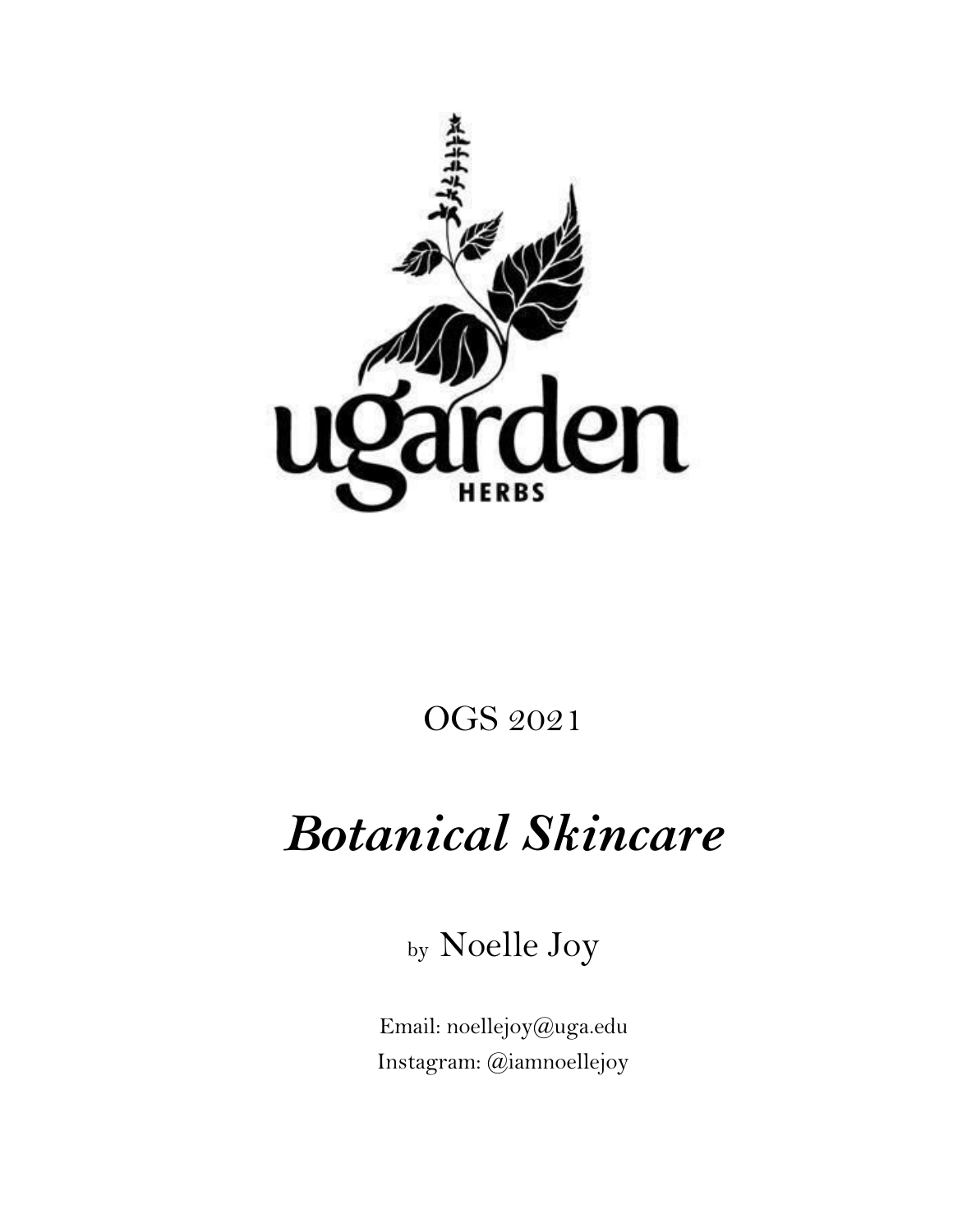## **Infused Oils**

#### **Herbal Infused Oil:**

An herbal infused oil (also known as a macerated oil) is carrier oil that has been 'infused' with the goodness of a herb or a flower. By letting herbs and flowers infuse in oil for a certain period of time we are able to extract many of the powerful and healing properties of the plant into a usable form.

#### **Essential oil:**

An essential oil is a concentrated hydrophobic liquid containing volatile (easily evaporated at normal temperatures) chemical compounds from plants.

#### **Hydrosol:**

Hydrosols, also known as hydrolats, are the aqueous product of distillation and carry the hydrophilic properties (water-soluble components) of the plant in solution as well as microscopic droplets of essential oils in suspension.

#### **Instructions to Make a Hydrosol**

You will need:

-A stainless steel pot with well-fitting lid -A small bowl or glass measuring cup to set inside of pot to collect hydrosol -A vegetable steamer basket or metal trivet (something to put the collecting bowl on that gets it off of the bottom of the pot) -Any herb of choice -Filtered water -Ice

Clean and sanitize all the dishes. Place trivet in bottom of pot and place collecting bowl or measuring cup on top of the trivet. Surround trivet with plant material and add filtered water. Use enough water to cover the plant material. Place the lid on the pot upside down and put a bag of ice on the lid. Turn on the stove to medium high.

After awhile the water will boil and the steam and essential oils from the plant will condense on the lid and drip down into the collecting bowl. Check on it periodically and remove from heat when most of the water has been collected into the bowl. Let cool with the lid on and then transfer the contents of the bowl to a 1-2 oz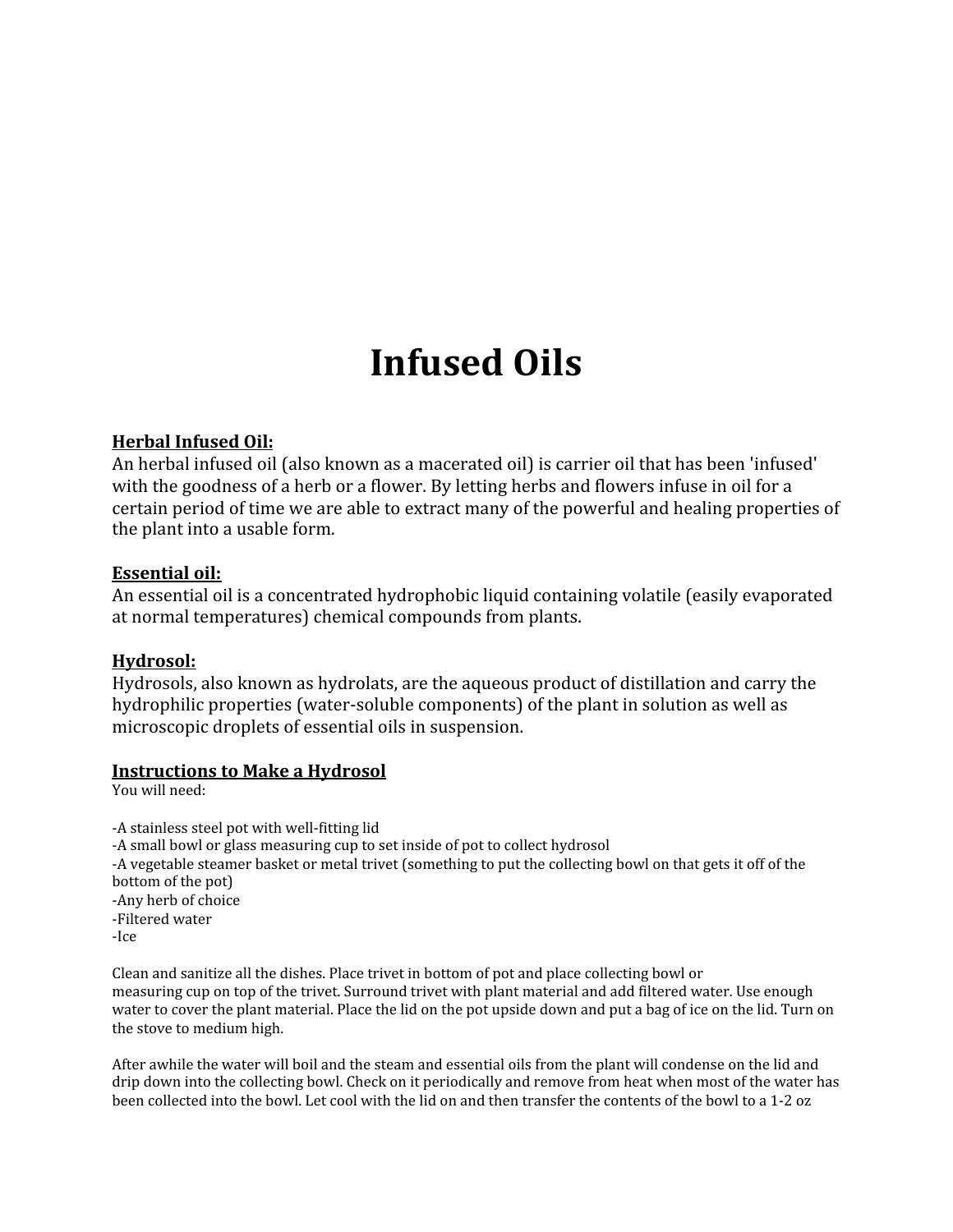mister bottle. Label and use as a facial mist for a refreshing, toning spritz! The mist will last for several months at room temperature, and I like to store extra hydrosol in the fridge and refill my mister bottle as needed.

#### **Methods for Making Herbal Infused Oils**

\*I typically 1 oz of dried herb for 4-6 oz of oil.

#### *Oven method for herb infused oils.*

Place the herbs and oil in a large ovenproof dish and place in a preheated 250 degrees oven. Turn the oven off and place the herb filled bowl in the oven for 24 hours uncovered. Then strain.

#### *Double boiler method for herb infused oils.*

Place the herbs and oil in a double boiler and bring to a slow simmer. Slowly heat for 30-60 minutes. Keep the heat nice and low for a longer simmer time and to help release medicinal properties. Decant, bottle, and store following the instructions above.

Don't forget to label!

#### *InstantPot method for infused oils.*

Place the herbs and oil in a sterilized mason jar and cap tightly. Set the jars in the instant pot with some water in the pot and set it to 72 hours on the yogurt setting. Let infuse for 5 days, continuing to reset the instant pot. Take out jars and strain out plant material.

#### *Dehydrator method for infused oils.*

Place the herbs and oil in a sterilized mason jar. Set the jars in dehydrator with the shelves taken out. Set to 100 degrees F. Let infuse for 5-7 days. Take out jars, cool and strain out plant material.

#### *Car method for infused oils:*

Place the herbs and oil in a sterilized mason jar. Wrap the jar in brown paper and place in car during warm months. The heat from the car will gently infuse the herbs (but be careful on really hot days, you don't want it to get over 125F). Let infuse for 7-10 days and shake every time you get out of your car. Then strain, label and store in a cool dark place.

#### **Labeling Tips**

- Common name
- Botanical name
- Fresh or dried (and plant part if applicable)
- Weight to Volume Ratio (herb : oil)
- Type of oil
- Date
- NOTE: I like to use masking tape because it transfers easily and you can peel off and stick on storage container of your herbal infused oil

#### *Examples:*

Holy basil (*Ocimum tenuiflorum*) Dry [1:4, grapeseed oil] 03.02.20 Calendula (*Calendula of icinalis*) Dry [1:6, olive oil] 03.02.20

#### **RECIPES:**

#### **Herbal Salve**

To make an herbal salve, combine infused oils with beeswax and melt over gentle heat (such as over a double boiler, in an oven at a very low temperature, or in a jar surrounded by water in a crockpot on low). Use a ratio of 1 oz beeswax to 1 cup of infused oil. If adding essential oils, place drops of essential oil in bottom of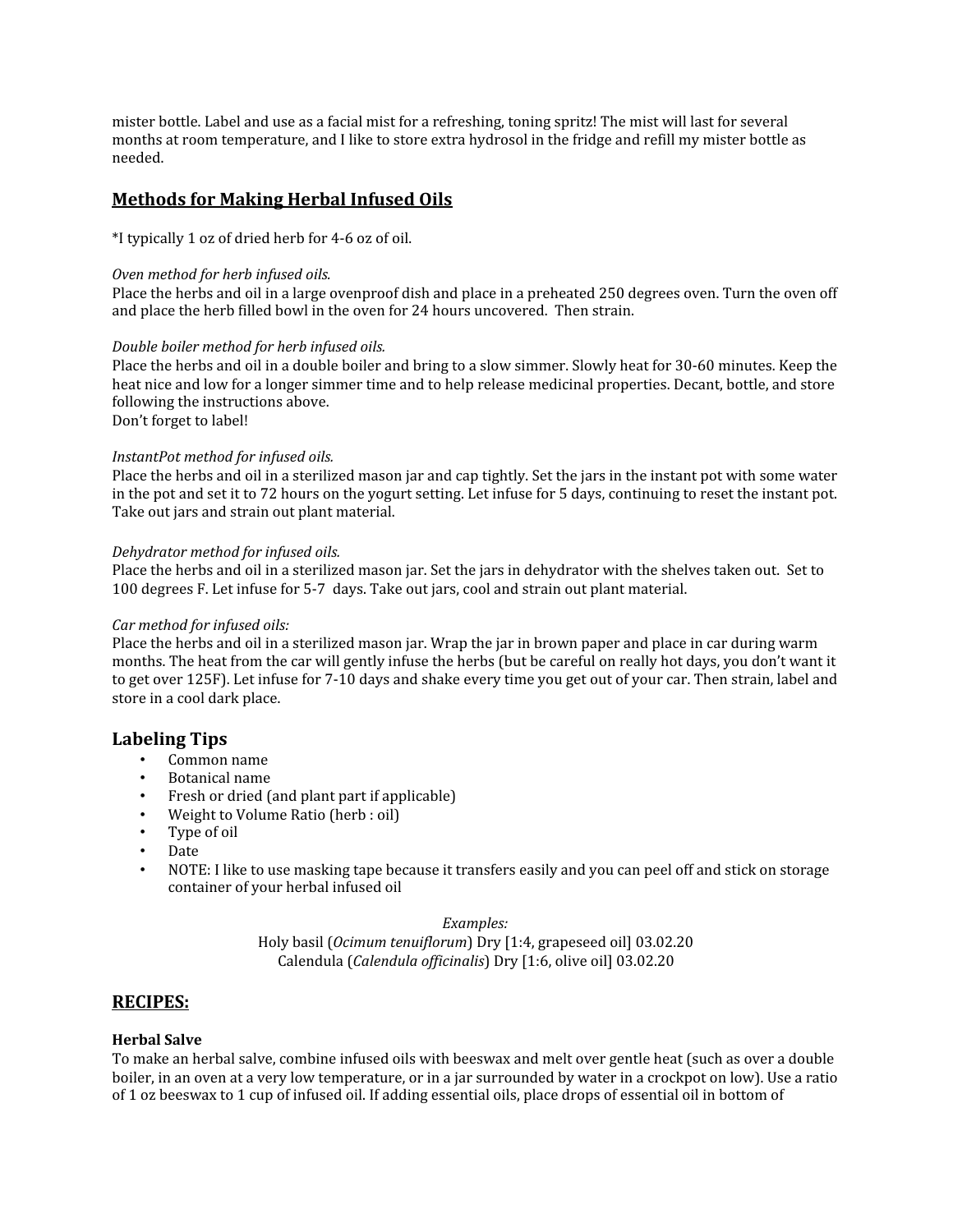container that it will be stored in, then pour in liquid salve. Stir with a chopstick or knife to disperse. It will solidify quickly as it cools down.

#### **Herbal Lip Balm**

- $\bullet$  0.5 oz shea butter
- 1 oz herbal infused coconut oil
- 0.25 oz castor oil
- 0.4 oz beeswax

Place the oils, wax and shea butter in a heatproof jar or glass measuring cup. Set this down into a pan filled with a few inches of water and bring the water to just under a simmer. Heat until the wax and shea butter is melted. Remove from heat, pour into container.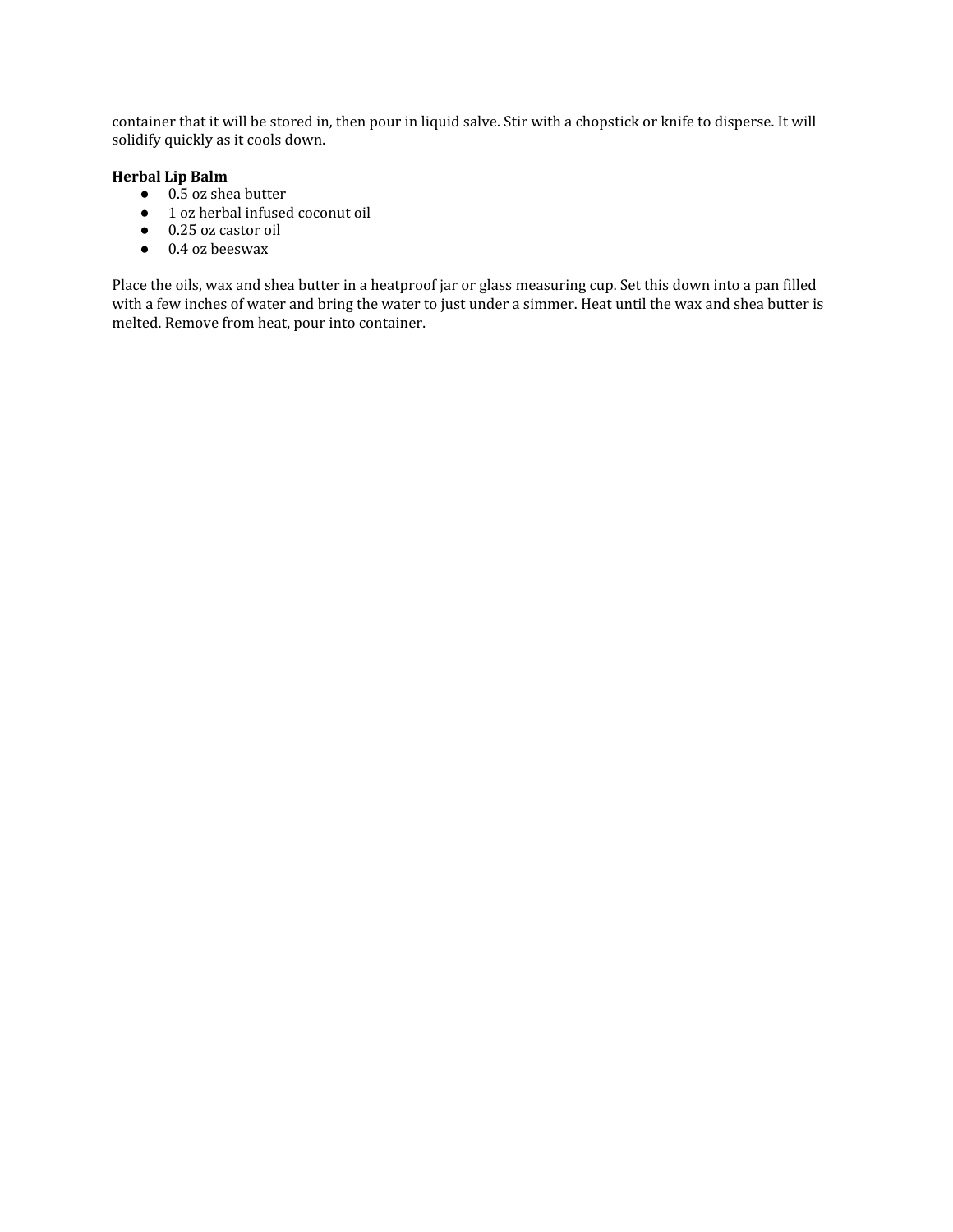## **Choosing Herbs**

There are many ways that you can choose which herbs you want to begin incorporating into your life through various herbal remedies. The important thing to remember is that you can't really go wrong. Here is a lovely quote from Melissa Kohl.

*"Plants work. They do. They work if you simmer leaves or if you infuse them for 8 hours with a lid on. They work if you use organic herbs or if you have to resort to Celestial Seasonings Chamomile tea. They work if you write their name down on a piece of paper and keep it in your pocket, if you carry them on you, if you rub them on your body, if you ingest them, if you call on the plant spirit and think of them, if you tincture them. Plants work because we evolved with them. Every aspect of our being is interwoven with them. Their phytochemicals need to wash our cells regularly for our bodies to function properly. We have to see them for our immune systems to function properly. We have to smell them for our cardiovascular systems to function optimally. We must be in close connection with them for our spirits to feel comfortable on this earth."*

-Melissa Laurita Kohl

<http://www.herbstalk.org/blog/herbal-energetics-or-not>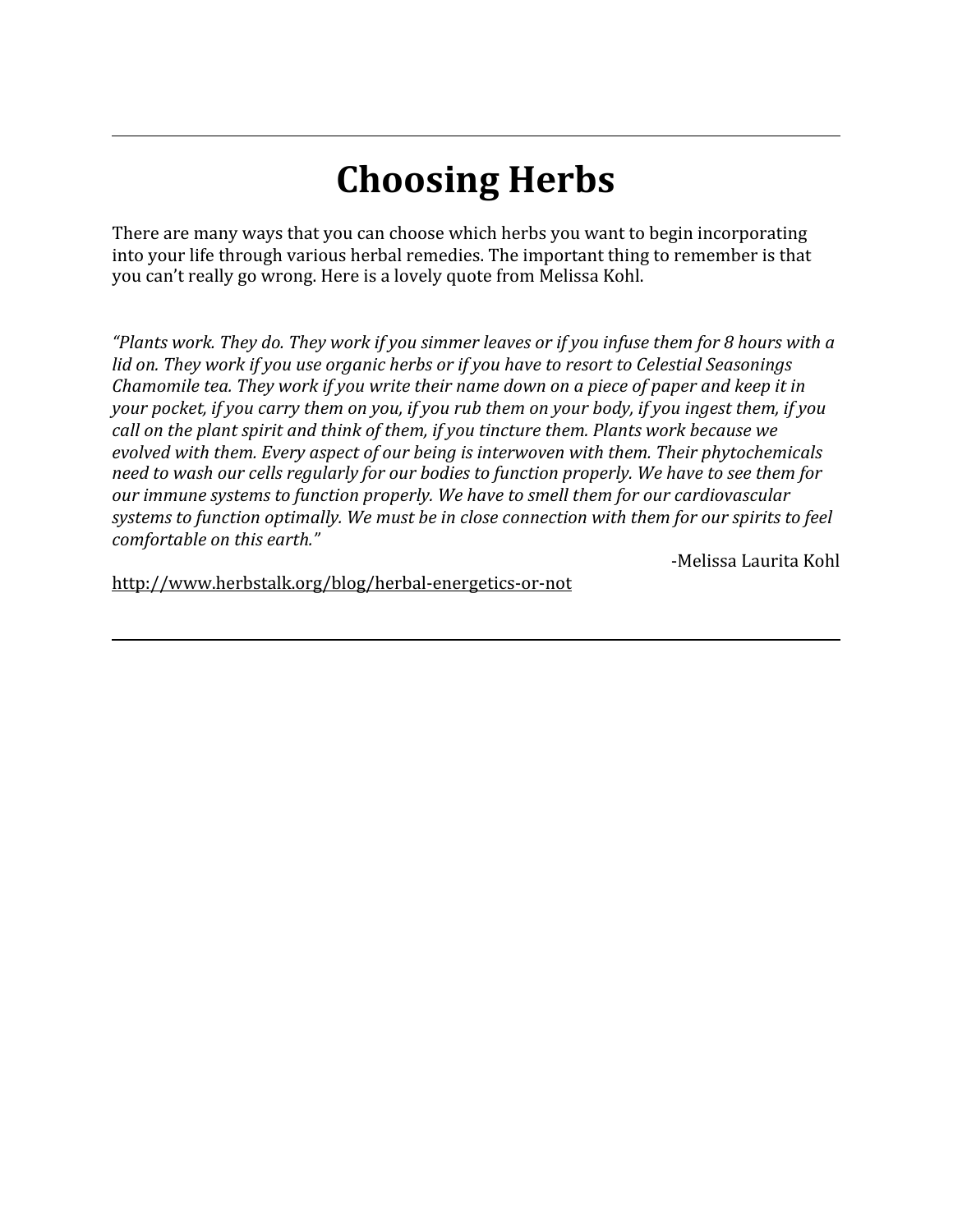#### **Herbal Actions Reference Sheet**

**Adaptogen** - increases the ability to respond and adapt to stress

**Alterative** – "cleans" the blood, increases the efficiency of lymph glands, liver, kidneys, to detoxify and cool the blood

**Amphoteric** – normalizes organ function, can either stimulate or sedate, activate or tonify

**Anti-depressant** - relieves symptoms of depression

**Anti-inflammatory** - reduces inflammation

**Anti-microbial** - kills infectious organisms

**Anti-spasmodic** – relieves muscle spasms or tightness

**Aromatic -** contains high amounts of volatile oils, stimulates digestion, reduces congestion, may be diaphoretic, see also **Carminative, Diaphoretic**

**Astringent -** binds tissues together, reduces secretions

**Carminative** - stimulates digestion, relieves flatulence, spasm and bloating, see also **Aromatic** and **Stomachic**

**Circulatory stimulant** – stimulates circulation, increases cardiac function

**Demulcent** - soothes irritated tissues, usually internally

**Diaphoretic** - causes sweating, surface releasing

**Diuretic** - stimulates urine production, reduces blood volume/pressure, balances fluid levels

**Emollient** - soothes and moistens tissues, usually external

**Expectorant** - stimulates the break up and elimination of mucus from the respiratory system

**Hepatic** - tonifies and detoxifies the liver

**Lymphatic** - stimulates lymphatic drainage, reduces lymphatic swelling

**Nervine relaxant** - relaxes the central nervous system

**Stomachic** - stimulates digestion

**Vulnerary** - promotes tissue healing by increasing cell regeneration, used internally or externally